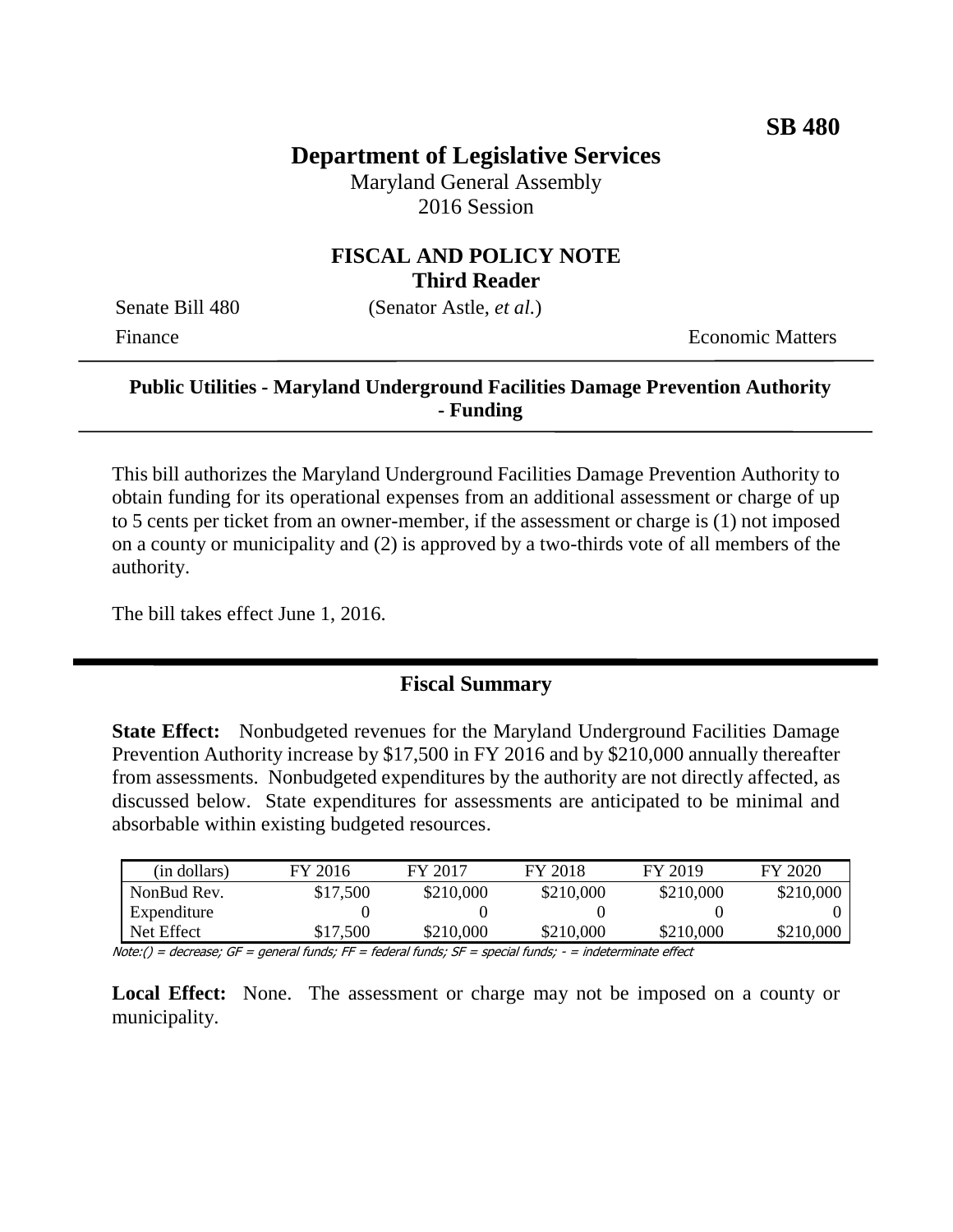**Small Business Effect:** Minimal. Contractors who initiate ticket requests for marking of underground facilities are charged an additional 5 cents per ticket.

## **Analysis**

**Current Law:** "Owner" means a person that (1) owns or operates an underground facility and (2) has the right to bury an underground facility. It includes a public utility, a telecommunications corporation, a cable television corporation, a political subdivision, a municipality, a steam heating company, an authority, and a unit of the State. "Owner-member" means an owner that participates as a member in a one-call system.

"One call-system" means a communications system in the State that (1) allows a person to notify owner-members of planned excavation or demolition by either calling a toll-free number or abbreviated dialing code or initiating an interactive Internet ticket request and (2) maintains an underground facilities information exchange system.

"Ticket" means a numbered document issued by a one-call system to notify owner-members that (1) a person intends to perform an excavation or demolition or (2) a designer has requested information on the location of underground facilities.

#### *Authority Funding*

Generally, the authority may obtain funding for its operational expenses from (1) a federal or State grant; (2) filing fees and administrative fees for complaints heard by the authority; and (3) any other source. Except for the above filing and administration fees for complaints, the authority may not impose a charge or assessment against any person, directly or indirectly, to obtain funding for its operational expenses.

#### *Ticket Requests and Facility Marking*

A person that intends to perform an excavation or demolition in the State must initiate a ticket request by notifying the one-call system serving the geographic area where the excavation or demolition is to be performed of the person's intent to perform the excavation or demolition. The notice must indicate (1) the location of the proposed excavation or demolition; (2) whether the proposed excavation or demolition is within rights-of-way owned or controlled by the Maryland Department of Transportation (MDOT), an administration of MDOT, or the Maryland Transportation Authority (MDTA) and, if so, the entity and the permit number or authorization number obtained from that entity; and (3) the type of work to be performed in connection with the proposed excavation or demolition.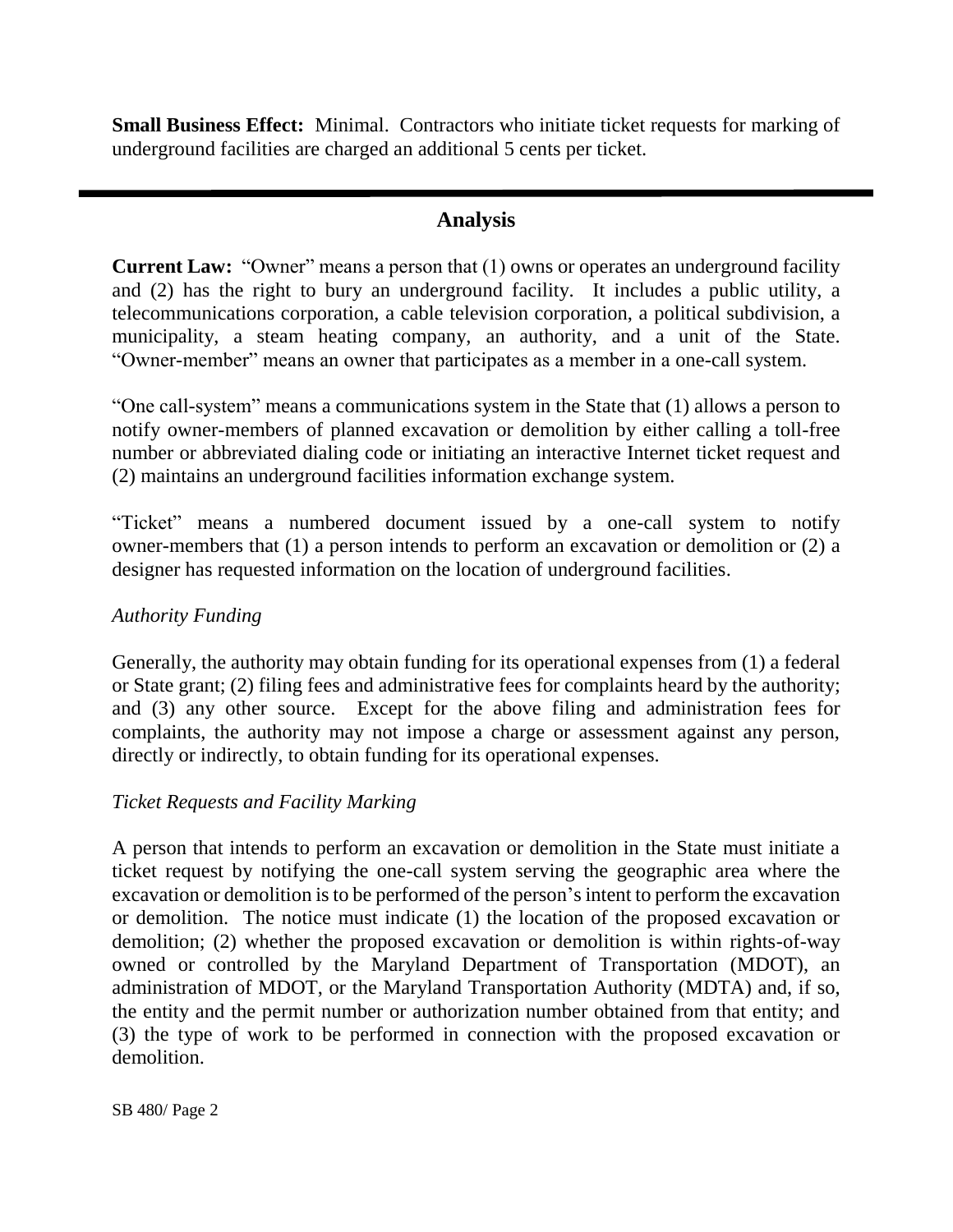On receiving notice, the one-call system must promptly transmit a copy of the ticket to all owner-members in the geographic area indicated for that ticket, unless the proposed excavation is within the rights-of-way of MDOT, an administration of MDOT, or MDTA, in which case the one-call system must promptly transmit a copy of the ticket to the applicable agency. A ticket is valid for 12 business days after the day on which the ticket is transmitted by the one-call system to an owner-member.

A political subdivision, municipality, MDOT, an administration of MDOT, and MDTA may charge, assess, or collect a one-time initial marking fee of up to \$35 for reimbursement of expenses incurred to mark its underground facilities. The maximum remarking fee is \$15.

**Background:** To protect underground facilities, such as natural gas, telephone, cable, television, water, and sewer lines, Chapter 635 of 2010 established the Maryland Underground Facilities Damage Prevention Authority. The authority hears complaints and assesses civil penalties for violations of the laws protecting underground facilities. The authority has nine members which are selected by the Governor from lists submitted by various industry participants. The terms of members are staggered and members may not receive compensation for serving as a member or reimbursement for expenses. The authority may adopt bylaws and is required to adopt a code of conduct for its members. The authority may also employ a staff, maintain an office at a place it designates, and maintain facilities for the purpose of holding hearings.

#### *One-call System*

Persons planning an excavation or demolition project must notify the owners of nearby facilities so that the locations can be clearly marked. Notification is accomplished through the one-call system. The only one-call system currently operating in Maryland is Miss Utility. Miss Utility operates call centers that coordinate the marking of underground facilities for Delaware, the District of Columbia, and Maryland.

## *Most Recent Annual Report Indicates Need for Legislation*

The authority's [2016 annual report](http://dlslibrary.state.md.us/publications/MUFDPA/PU12-114_2016.pdf) indicates that the authority intends to continue growing its enforcement and training programs, as is necessary to conform to new federal requirements. The report notes that in 2016, the authority will need to move away from using grant funds for staff and office support to a more robust approach to education, tracking, and enforcement. This will require the development of software modules to enhance tracking and provide online training and other forms of outreach. These changes, the report notes, will require a permanent funding source for the authority's day-to-day operations. The report indicates that the authority intended to seek legislation to establish the funding source in the 2016 legislative session.